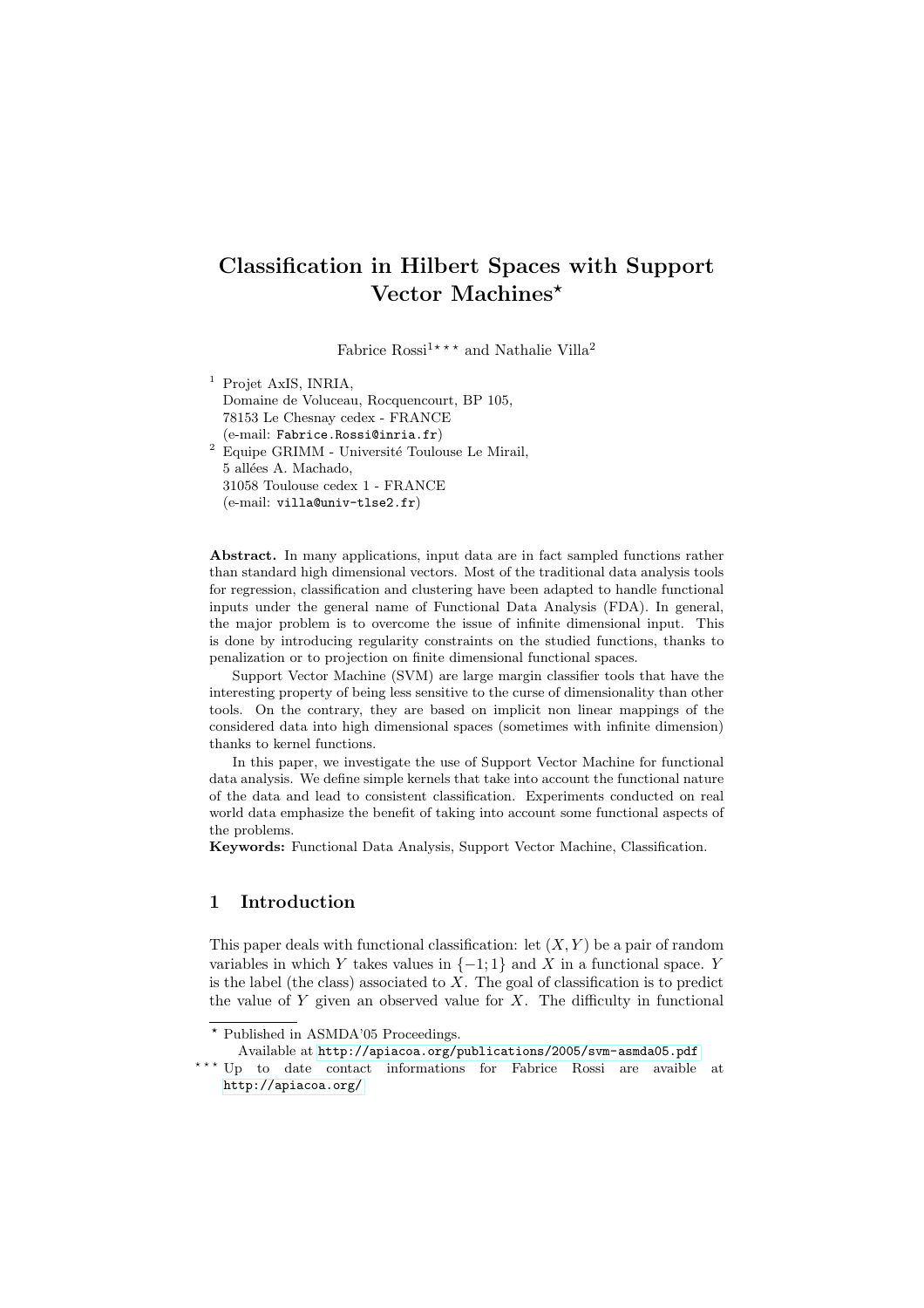data analysis [Ramsay and [Silverman,](#page-8-0) 1997], compared to the traditionnal setting, is that X does not take values in  $\mathbb{R}^d$  but in a functional space.

In this paper, we investigate how Support Vector Machine (SVM) can be used for functional data classification. The paper is organized as follows: Section [2](#page-1-0) explains why functional SVM leads to particular problems and proposes solutions to overcome them. Section [3](#page-2-0) develops several functional kernels and explains how some of them lead to consistent classifier. Finally, Section [5](#page-5-0) illustrates the various approaches on real data sets.

## <span id="page-1-0"></span>2 Support Vector Machine For FDA

## 2.1 Hard margin functional SVM

We assume given a learning set, i.e. N examples  $(x_1, y_1), \ldots, (x_N, y_N)$  which are i.i.d. realizations of  $(X, Y)$ . As explained before, X is a function valued random variable. More formally,  $X$  takes its values in a separable Hilbert space  $\mathcal{X}$ , for example a subspace of  $L^2(\mu)$  where  $\mu$  denotes a finite Borel measure on  $\mathbb R$ . We denote  $\langle ., . \rangle$  the inner product of  $\mathcal X$ .

The principle of SVM is to perform an affine discrimination of the observations with the largest margin as possible, that is to find a function  $w \in \mathcal{X}$ with a minimum norm and a real value b, such that  $y_i(\langle w, x_i \rangle + b) \geq 1$  for all i. The classification rule associated to  $(w, b)$  is simply  $\phi(x) = \text{sign}(\langle w, x \rangle + b)$ . We therefore request the rule to have zero error on the learning set.

In functional spaces, it is always possible to find such a discrimination, provided the  $(x_i)_{1\leq i\leq N}$  are in general position, i.e. provided they span a vector space of dimension  $N$ . However it is well known that the obtained classification rule do not behave in a satisfactory way unless a regularization method is used (see [Hastie and [Mallows,](#page-7-0) 1993], [Marx and [Eilers,](#page-8-1) 1996], [Ramsay and [Silverman,](#page-8-0) 1997] and [\[Cardot](#page-7-1) et al., 1999]).

## <span id="page-1-1"></span>2.2 Soft margin functional SVM

While SVM introduces a form of regularization by looking for large margin (i.e., minimal norm for  $w$ ), additional regularization can be obtained by solving the following optimization problem:

$$
(P_C) \qquad \min_{w,b,\xi} \langle w, w \rangle + C \sum_{i=1}^{N} \xi_i,
$$
  
subject to  $y_i(\langle w, x_i \rangle + b) \ge 1 - \xi_i,$   
 $\xi_i \ge 0$ , for all  $i = 1, ..., N$ ,

for an appropriate  $C \geq 0$ . Using the slack variables  $\xi_i$  allows to relax the very strong condition that the classification rule should make no error on the learning set. It is well known (see e.g., [\[Hastie](#page-7-2) et al., 2004]) that this form of regularization is needed to achieve good performances for classification in high dimensional spaces.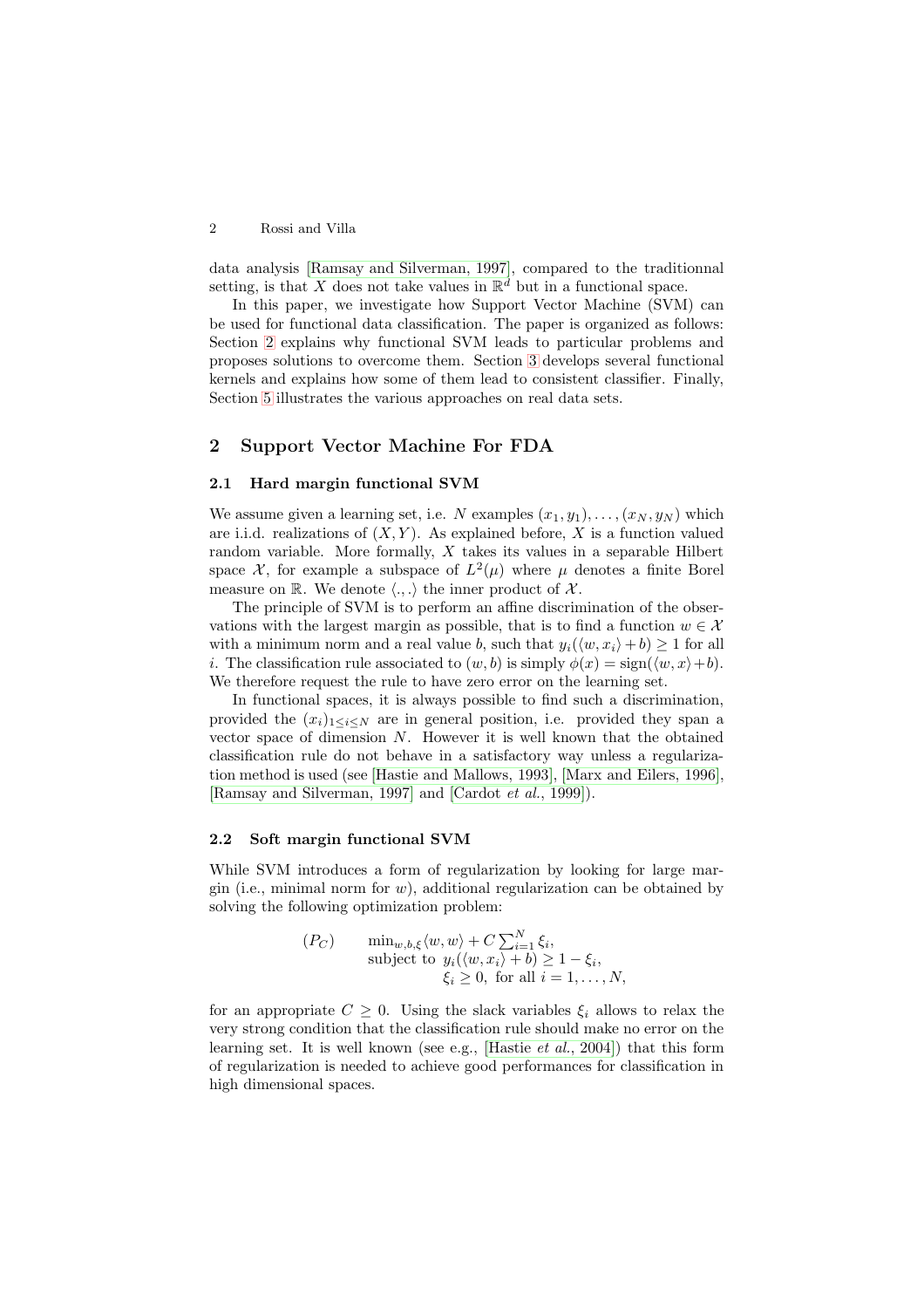In order to solve this problem, we use results from [\[Chih-Jen,](#page-7-3) 2001] that apply to any Hilbert space. Problem  $(P_C)$  is indeed equivalent to the dual optimization problem:

$$
(D_C) \qquad \max_{\alpha} \sum_{i=1}^{N} \alpha_i - \sum_{i,j=1}^{N} \alpha_i \alpha_j y_i y_j \langle x_i, x_j \rangle,
$$
  
subject to  $\sum_{i=1}^{N} \alpha_i y_i = 0$  and  $0 \le \alpha_i \le C$  for all  $i = 1, ..., N$ .

The advantage of  $(D_C)$  versus  $(P_C)$  in the infinite dimensional context is that the optimization problem  $(D_C)$  has to be solved in  $\mathbb{R}^N$  whereas  $(P_C)$ needs an optimization procedure in  $X$ . Moreover inner products in functional spaces such as  $L^2(\mu)$  are easy to approximate using classical quadrature or Monte Carlo methods. Finally, the classification rule is obtained as  $\phi(x) = \text{sign}(\sum_{i=1}^{N} y_i \alpha_i \langle x_i, x \rangle + b)$  which is only based on inner products. In practice, this means that any SVM software can be used to provide functional classification as long as inner products can be calculated and used in the software.

It should be noted that  $C$  is a free parameter. It has therefore to be chosen so has to provide good performances. We will provide a possible solution in section [4.1.](#page-3-0)

## <span id="page-2-0"></span>3 Functional kernels

#### 3.1 Kernels for SVM

A major difference between standard multivariate data and functional data is that the former are seldom linearly separable whereas the latter often are. In finite dimensional settings, this motivates the use of kernels to replace the inner product that is used in problem  $(D<sub>c</sub>)$ . A kernel corresponds to an implicit mapping from the input space to another feature space. In general this feature space has a high dimension so that the data become linearly separable in it. Thanks to the dual formulation of the SVM optimization problem, the implicit mapping is not calculated: everything is based on the kernel.

For functional data, the use of kernels might seem worthless. However, despite the regularization provided by using slack variables, it happens in practice for linear functional SVM to have very bad performances. A possible solution consists in using functional transformation and functional kernels, as proposed in this section.

#### <span id="page-2-1"></span>3.2 Using an orthogonal basis

A natural functional kernel can be constructed thanks to the general functional classification framework proposed in [\[Biau](#page-7-4) et al., 2005]. The methods proceeds as follows: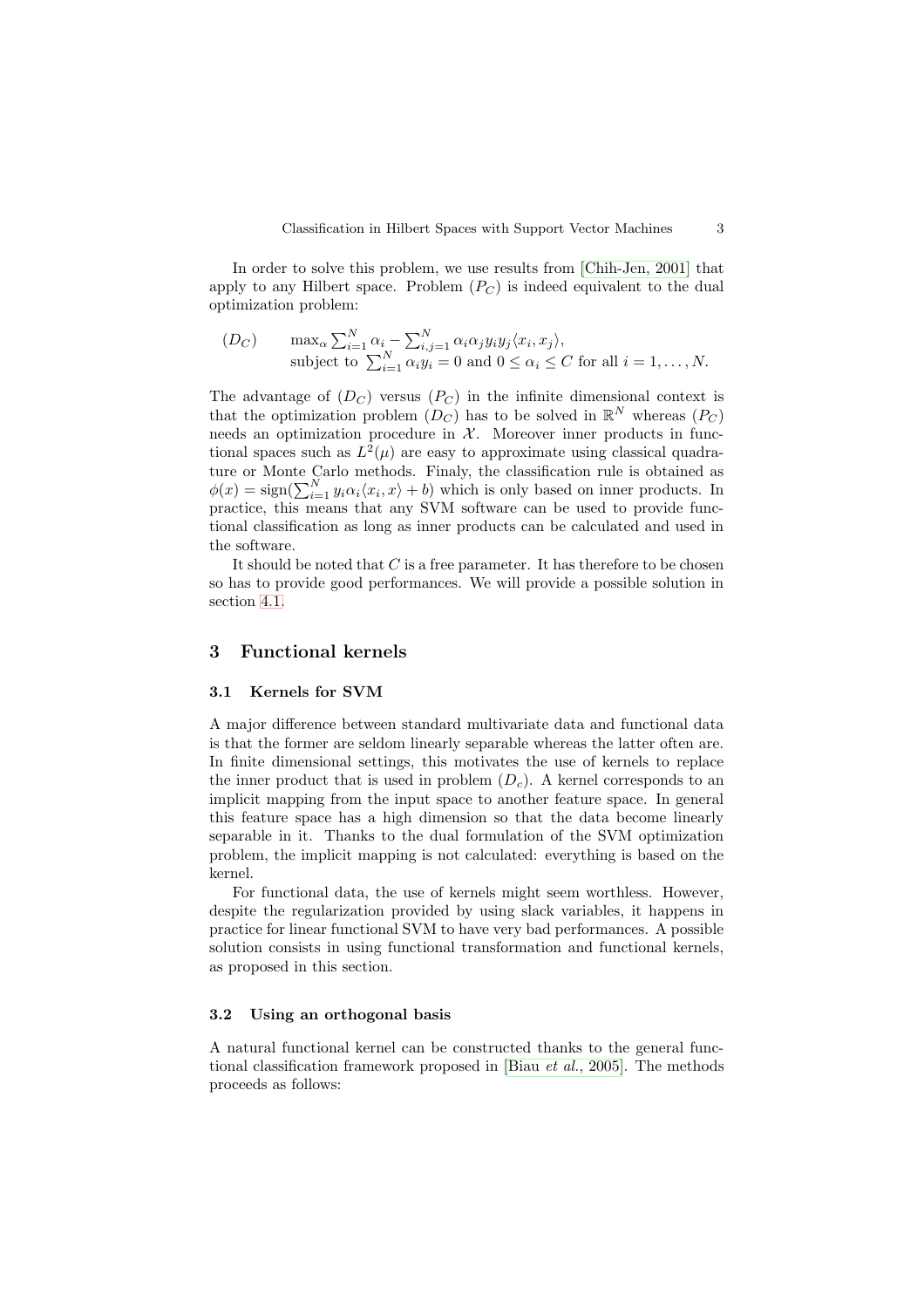- 1. choose a complete orthonormal system of  $\mathcal{X}, {\Psi_i}_{i>1}$ , and express each observation  $x_i$  as a series expansion  $x_i = \sum_{j\geq 1} x_{ij} \Psi_j;$
- 2. approximate each observation  $x_i$  by the sum  $\sum_{j=1}^d x_{ij} \Psi_j$ ;
- 3. perform a classical  $\mathbb{R}^d$  SVM on the coefficients  $\mathbf{x}_i^{(d)} = (x_{i1}, \dots, x_{id}) \in \mathbb{R}^d$ for all  $i = 1, \ldots, N$ .

This procedure is equivalent to working with a functional kernel which can be written as

$$
\mathcal{K}_d(x, x') = K(\mathcal{P}_d(x), \mathcal{P}_d(x'))
$$

where  $\mathcal{P}_d$  denotes the projection onto the the space spanned by  $\{\Psi_i\}_{i=1,\dots,d}$ and  $K$  is any standard SVM kernel. Of course,  $d$  has to be chosen appropriately. As recalled in section [4.1,](#page-3-0) [Biau et al., [2005\]](#page-7-4) proposes to use a split sample approach.

#### <span id="page-3-1"></span>3.3 Using a B-Spline basis

Another way of choosing a projection space consists in using spline spaces and their B-spline bases. Results from [\[Biau](#page-7-4) et al., 2005] are still applicable, but with major restriction. Indeed, a B-spline basis is not a basis of  $L^2$ : it only spans a subspace of  $L^2$ . Nevertheless, they perform efficiently in practice.

An interesting property of B-spline bases if they can be use to provide additional transformation on the input data: using a B-Spline expansion, an estimation of  $x^{(q)}$ , the q-th derivative of x, can be easily obtained. Then any kernel can be used on the derivatives. This method allows to focus on some particular aspects of the underlying functions, such as the curvature for the second derivative. It is well known that in some application domain such as spectrometry, such kind of features might be more interesting than the original curves. We give in Section [5.3](#page-6-0) an application of this approach.

# 4 Consistency of functional SVM

#### <span id="page-3-0"></span>4.1 Choice of the parameters

Performing a functional SVM leads to choose three types of parameters:

- 1. parameters due to the functional pre-processing: d, the dimension of the projection if we use a orthogonal basis as in section [3.2](#page-2-1) or the order of the B-Splines basis, the number of knots and the order  $q$  of the derivative(s) chosen in the case of the pre-processing described in section [3.3;](#page-3-1)
- 2. C, the regularization parameter of the SVM (see section [2.2\)](#page-1-1);
- 3. K, which is indeed the kernel: we can both choose the type of kernel (linear, gaussian, ...) but also the parameter of this kernel such as  $\sigma$  for the gaussian kernel  $K(x, x') = e^{-||x - x'||^2/\sigma}$ .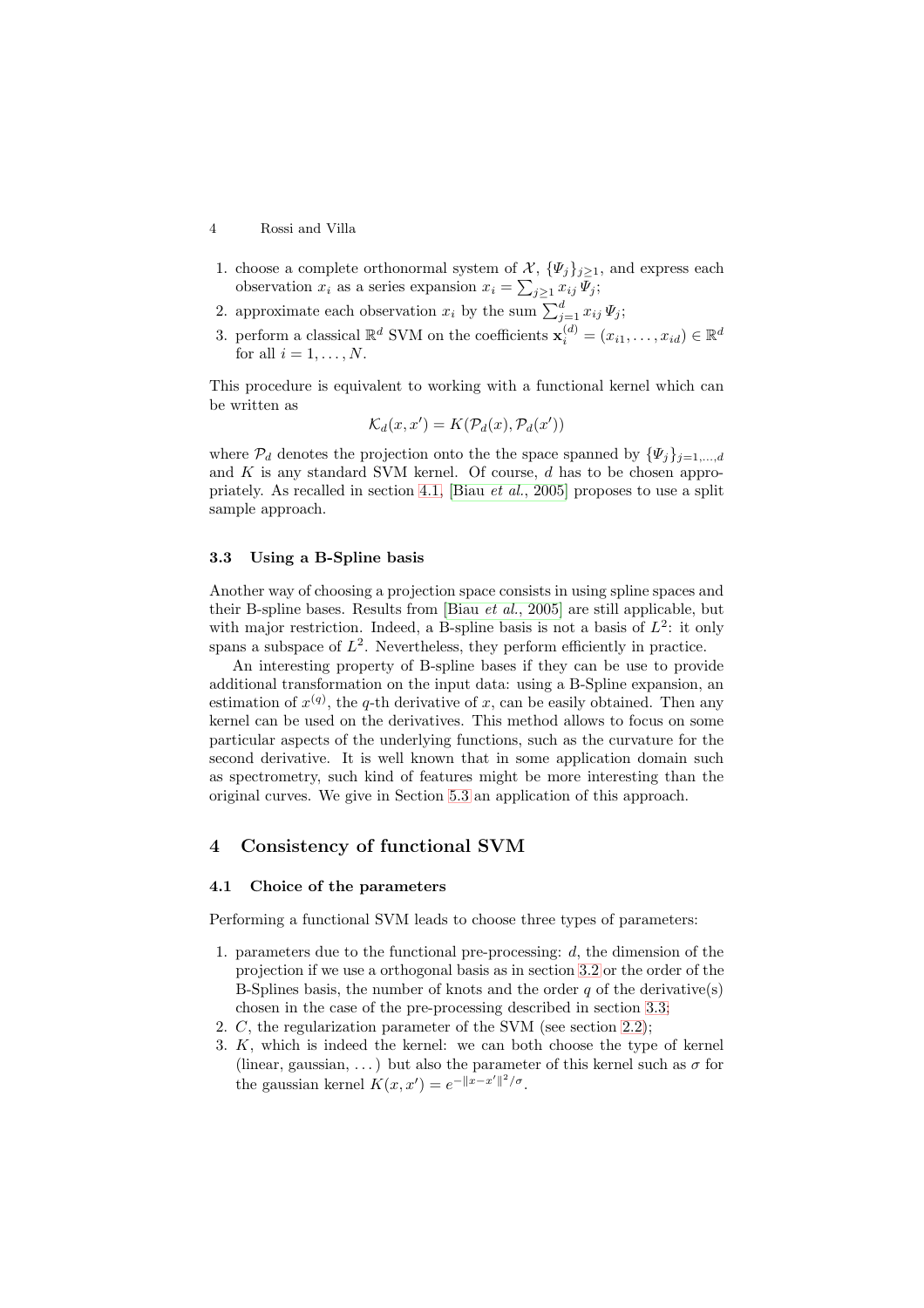In order to select these parameters, we follow [Biau *et al.*, [2005\]](#page-7-4) and use a data splitting device. To do that, let us introduce some notations:  $a$  denotes the parameters that we have to chosen in a set  $A$  of relevant parameters and  $P$  the preprocessing performed on the original data set. The data are then split into two sets. First, for a fixed value of the parameters,  $a$ , a training set  $\{(x_i, y_i), i = 1, \ldots, l\}$  is used to calculate the SVM classification rule  $\phi_a^l = \text{sign}(\sum_{i=1}^l \alpha_i^* y_i K(\mathcal{P}(.), \mathcal{P}(x_i)) + b^*)$  where  $(\{\alpha_i^*\}_i, b^*)$  are the solution of  $(D_C)$  in which we replace the classical dot product by  $K \circ \mathcal{P}$ . Then a validation set  $\{(x_i, y_i), i = l + 1, \ldots, N\}$  is used to select a optimally in A:

$$
a^* = \arg\min_{a \in \mathcal{A}} \left\{ \hat{L}(\phi_a^l) + \frac{\lambda_a}{\sqrt{N-l}} \right\}.
$$

where  $\hat{L}(\phi_a^l) = \frac{1}{m} \sum_{i=l+1}^N \mathbf{1}_{\{\phi_a^l(x_i) \neq y_i\}}$  and  $\frac{\lambda_a}{\sqrt{N}}$  $\frac{\lambda_a}{N-l}$  is a penalty term.

#### 4.2 Consistency

We now restrict ourselves to the case of the functional kernels of section [3.2.](#page-2-1) Then, as pointed out by [\[Biau](#page-7-4) et al., 2005], a necessary and sufficient condition of consistency for the procedure described in sections [3.2](#page-2-1) and [4.1](#page-3-0) is that classical SVM are consistent in  $\mathbb{R}^d$ . [\[Steinwart,](#page-8-2) 2002] shows the universal consistency of some SVMs when two conditions are fulfilled: the input data must belong to a compact subset of  $\mathbb{R}^d$  and the regularization parameter for N observations must be equal to  $C_N = N^{\beta-1}$  (see Corollary 1 of [\[Steinwart,](#page-8-2) 2002]). This consistency result holds as long as the kernel used to perform it is *universal*; that is : if  $\Phi$  is the feature map of the kernel, then the set of all the functions of the form  $\langle w, \Phi(.) \rangle$  has to be dense in the set of all continuous functions defined on the considered compact subset. In particular, the gaussian kernel with any  $\sigma > 0$  is universal for all compact subsets of  $\mathbb{R}^d$ .

Therefore, for this procedure, the choice of  $a = (d, C, K)$  leads to a consistent classifier provinding some simple facts: for any fixed dimension  $d$ ,  $K$ has to be chosen in a finite set  $\mathcal{K}_d$  which contains, at least, one universal kernel. C can be chosen in a finite grid search (as this is the case in our ap-plications) but recent progresses (see [\[Hastie](#page-7-2)  $et al., 2004$ ]) allows to choose  $C$ in an interval of the form  $\mathcal{I}_d = [0; \mathcal{C}_d]$  by an automatic recurrent procedure.

The consistency result of [\[Biau](#page-7-4) et al., 2005] is obtained for a k-nn classifier but, as stated in the paper, the result can be extended to any classifier. When choosing  $C$  in a infinite set, an adaptation of the proof is needed. As the original proof is constructed thanks to an oracle inequality that gives an upper bound for  $EL(\phi_{d^*,C^*,K^*}) - L^*$  in finite dimension  $(L^*$  denotes the Bayes error), we have to obtain a similar oracle inequality: this can be done by the use of the shatter coefficient of a particular class of linear classifiers which provides the behavior of the classification rule on a set of  $N - l$  points (see [\[Devroye](#page-7-5) et al., 1996]). A limitation of SVM that does not appear in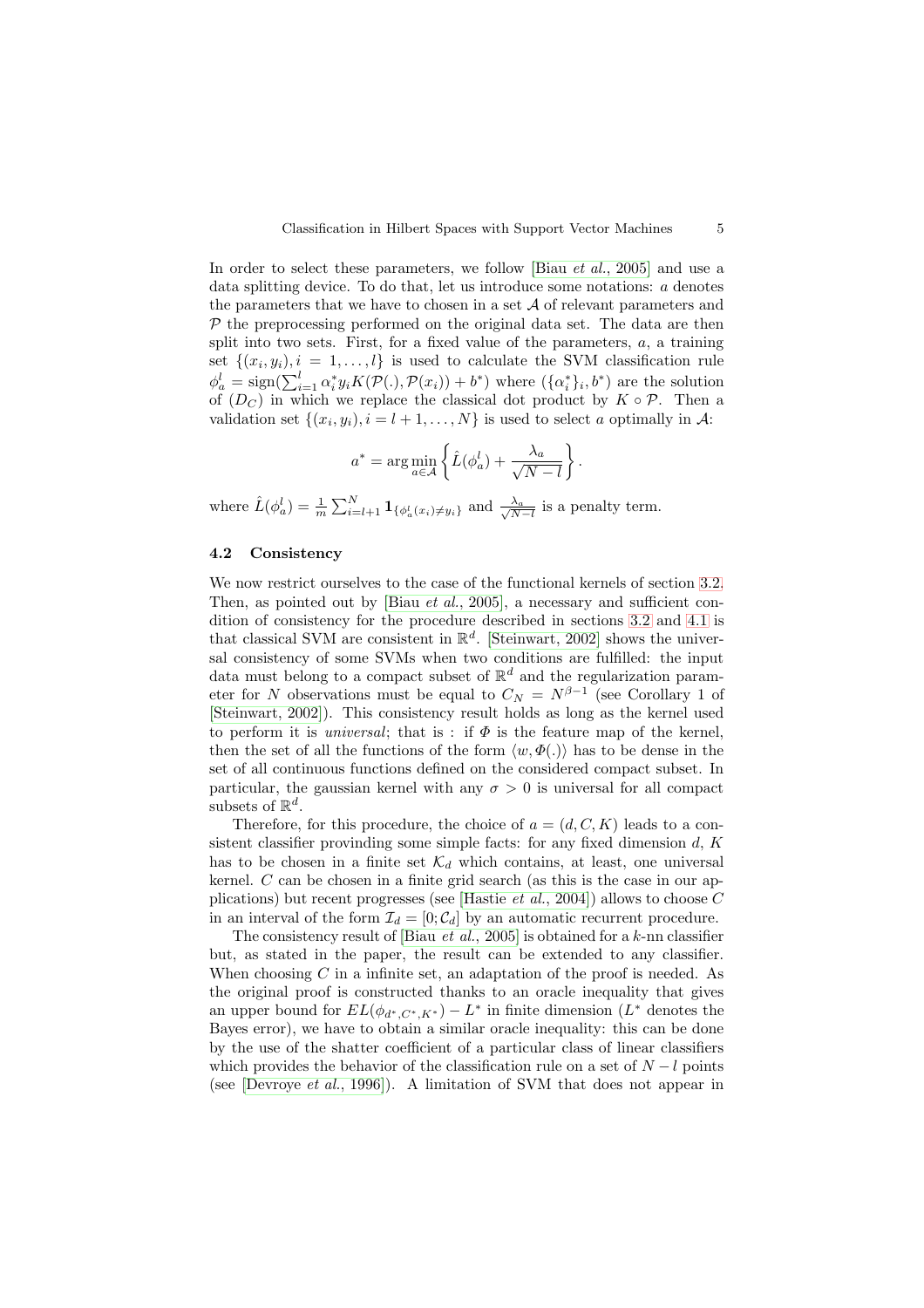[\[Biau](#page-7-4) et al., 2005] for k-nn, is that the input functions must belong to a compact subset of the functional space.

# <span id="page-5-0"></span>5 Applications

## 5.1 Speech recognition in very high dimensional space

We compare SVM to  $k$ -nn by applying exactly the procedure described in [\[Biau](#page-7-4) et al., 2005] to the data used in the paper. The only difference is the replacement of the k-nn classifier by a regular SVM. The problem considered in [\[Biau](#page-7-4) et al., 2005] consists in classifying speech samples. There are three two classes problems: classifying "yes" against "no", "boat" against "goat" and "sh" against "ao". For each problem, we have 100 functions. Each function is described by a vector in  $\mathbb{R}^{8192}$ . Performances of the algorithms are obtained thanks to a leave-one-out procedure: 99 functions are used as the learning set (to which the split sample procedure is applied to choose the parameters) and the remaining function provide a test example. We use the Fourier functional basis. We report the percentage of error for each problem in the following table:

|                                       |            | Problem  k-nn QDA Gaussian SVM linear SVM |      |
|---------------------------------------|------------|-------------------------------------------|------|
| yes/no   10%   $7\%$                  |            | $10\%$                                    | .58% |
| $\text{boat/goat}$ $\boxed{21\%}$ 35% |            | 8%                                        | 46%  |
| sh/ao                                 | $16\%$ 19% | 12%                                       |      |

The first two columns have been reproduced from [\[Biau](#page-7-4) et al., 2005] (QDA corresponds to Quadratic Discriminant Analysis). The "Gaussian SVM" column corresponds to the functional kernel obtained thanks to the projection of the Fourier basis combined to a Gaussian kernel in  $\mathbb{R}^d$ . The "linear SVM" corresponds to the direct application of the procedure described in [2.2,](#page-1-1) without any prior projection. In general the functional kernel give very satisfactory results, whereas the direct linear approach obtain extremely bad results (they corresponds to a random classification). This shows that the regularization provided by the slack variables is not adapted to functional data, a fact that was already known in the context of linear discriminant analysis [\[Hastie](#page-7-6) et al., 1995].

The functional SVM performs in general better than  $k$ -nn and ODA, but the training time of the methods are not comparable. Indeed, solving problem  $(D<sub>C</sub>)$  can cost up to  $O(N<sup>3</sup>)$  operations, whereas there is no training time for k-nn.

### 5.2 Using wavelet basis

In order to investigate the limitation of the direct use of the linear SVM, we have applied them to another speech recognition problem. We studied a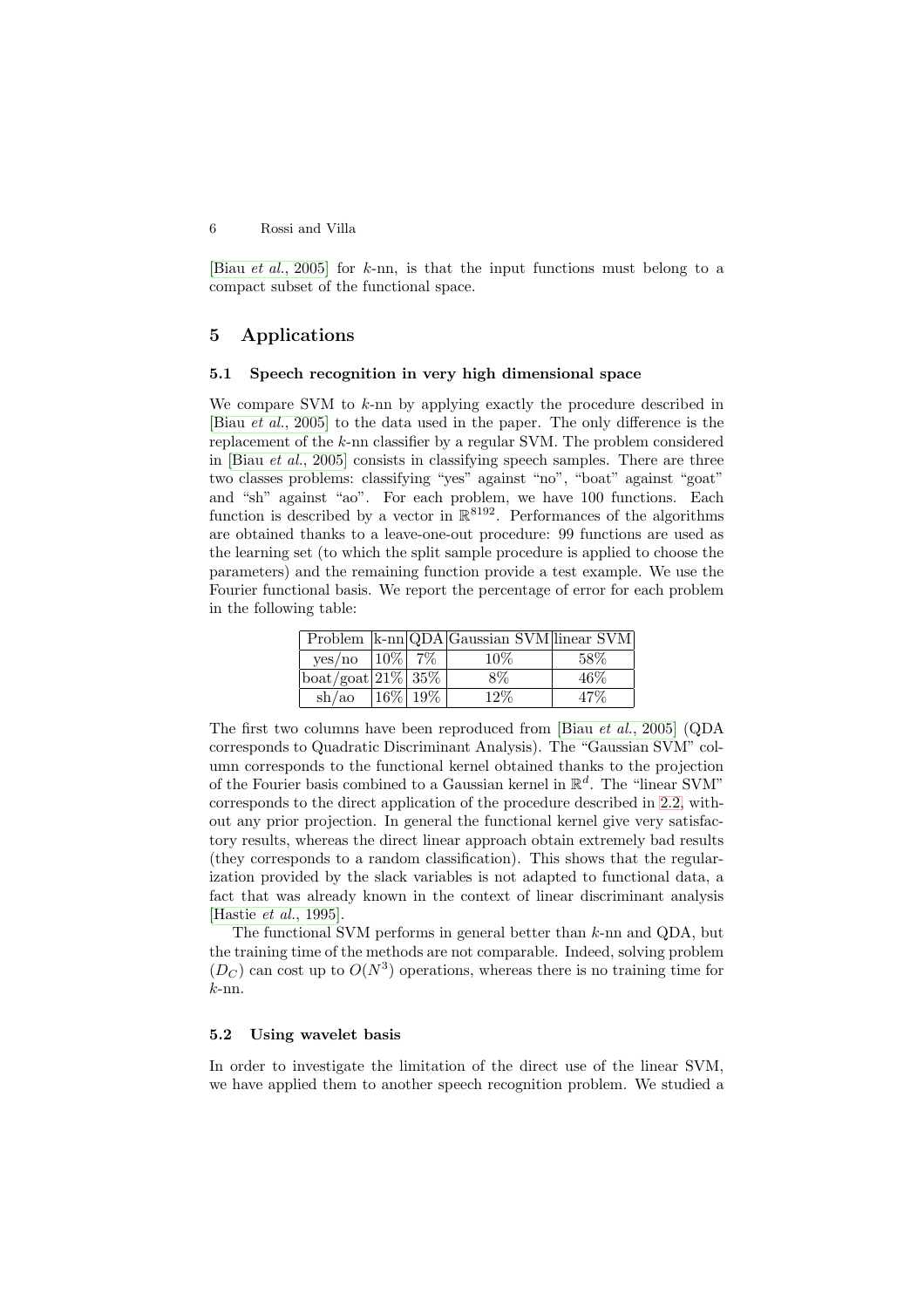part of TIMIT database which was investigated in [\[Hastie](#page-7-6) et al., 1995]. The data are log-periodograms corresponding to recording phonemes of 32 ms duration. We have chosen to restrict ourselves to classifying "aa" against "ao", because this is the most difficult sub-problem in the database. The database is a multi-speaker database. Each speaker (325 in the training set and 112 in the test set) is recorded at a 16-kHz sampling rate; and we retain only the first 256 frequencies. We have 519 examples for "aa" in the training set (759 for "ao") and 176 in the test set (263 for "ao"). We use the split sample approach to choose the parameters on the training set (50% of the training examples are used for validation) and we report the classification error on the test set. The projection basis is here a hierarchical wavelet basis (see e.g., [\[Mallat,](#page-7-7) 1989]). We obtain the following results:

| Functional Gaussian SVM Functional linear SVM Linear SVM |          |     |
|----------------------------------------------------------|----------|-----|
| $22\%$                                                   | $19.4\%$ | 20% |

It appears that functional kernels are not as useful here as in the previous example, as linear SVM applied directly to the discretized functions  $\overline{\text{ (in } \mathbb{R}^{256})}$ performs as well as linear SVM on the wavelet coefficients. A natural explanation is that the actual dimension of the input space (256) is smaller than the number of learning examples (1278) which means that evaluating the optimal coefficients of the SVM is less difficult than in the previous example. Therefore, the additional regularization provided by the projection is not really useful in this context.

#### <span id="page-6-0"></span>5.3 Spectrometric data set

The data presented in this section are 215 near infrared spectra of a meat sample recorded on a Tecator Infrared Food and Feed Analyser<sup>[1](#page-6-1)</sup>. The classification problem consists in separating meat samples with a high fat content (more than  $20\%$ ) from sample with a low fat content (less than  $20\%$ ). It is well known that in some spectrometric problem, the curvature of the spectrum is more relevant for the prediction of the sample content than the spectrum itself. This drives us to construct a classifier based on the curvature of the spectra i.e. on the second derivative as explained in section [3.3.](#page-3-1)

We then decide to compare: a linear and a gaussian kernel performed on the original data and a linear and a gaussian kernel on the second derivatives. The training set contains 120 spectra (randomly chosen) and the testing set 95 spectra. The parameters (C and  $\sigma$  for the gaussian kernel) are chosen using a 10-fold cross validation procedure rather than a simple cross validation procedure. The following table gives the performances of the various methodologies:

<span id="page-6-1"></span><sup>1</sup> available on statlib: <http://lib.stat.cmu.edu/datasets/tecator>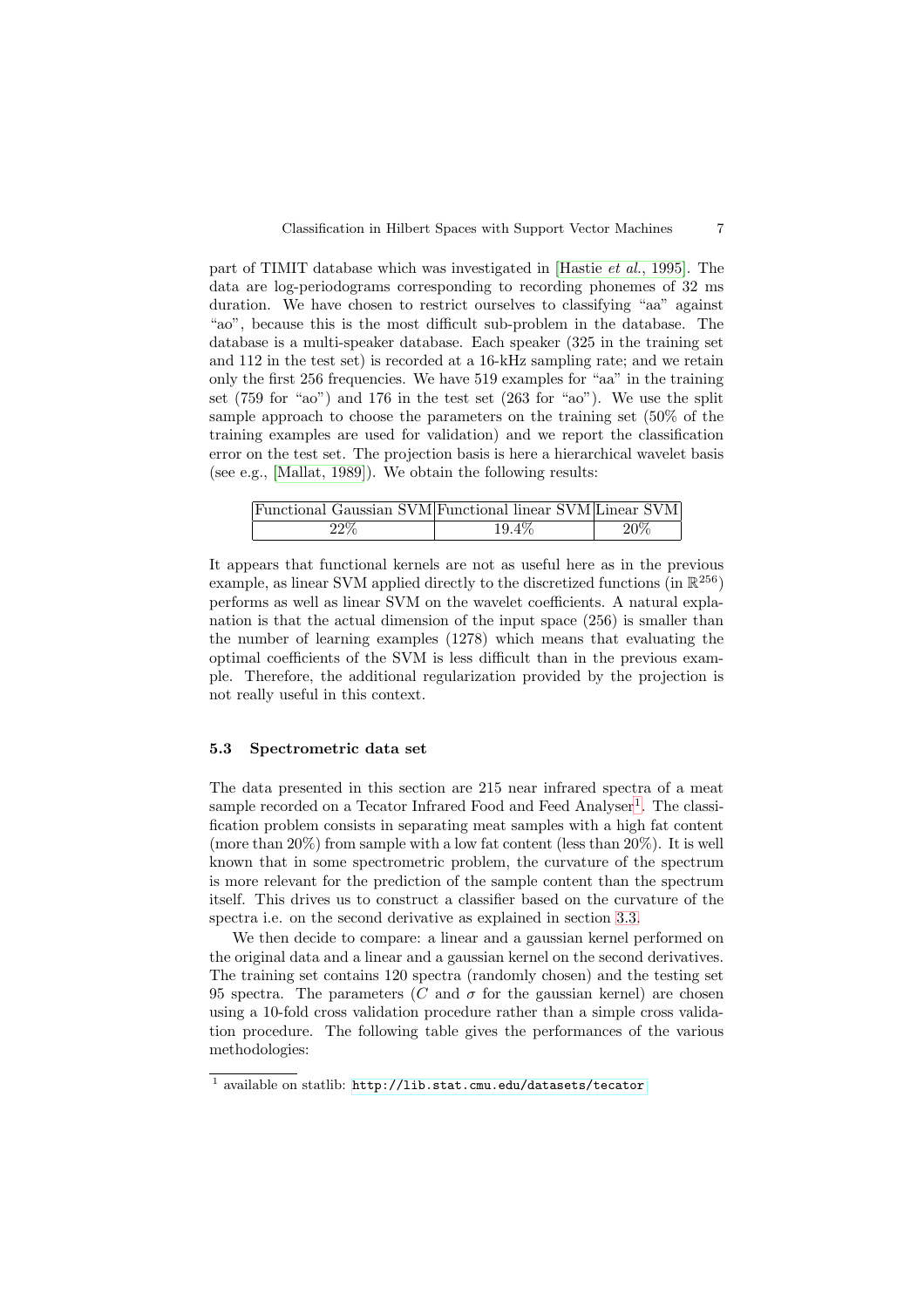| Kernel                         | Learning set error rate Test set error rate |          |
|--------------------------------|---------------------------------------------|----------|
| Linear                         | $0.83\%$                                    | 2.11\%   |
| Gaussian                       |                                             | $4.21\%$ |
| Linear on second derivatives   |                                             |          |
| Gaussian on second derivatives | 0.83%                                       | 1 05%    |

It appear that the functional pre-processing slightly improves the results: in both linear and gaussian kernels, the use of the second derivatives introduces a kind of expert knowledge and overcomes the limitation of the original kernel. This is specially the case for the gaussian kernel which is norm dependant and is then dominated by the mean value of the spectra (which is not a good feature for spectrometric problems as we already said).

# 6 Conclusion

We have proposed in this paper functional kernels that provide consistent classification in Hilbert spaces with Support Vector Machines. When the considered functions are represented by very high dimensional vectors, projection based kernels provide regularization that enhance SVM classification rates. In other contexts, transformation based kernels allow to integrate expert knowledge in the SVM.

# References

- <span id="page-7-4"></span>Biau et al., 2005. Gérard Biau, Florentina Bunea, and Marten Wegkamp. Functional classification in hilbert spaces. IEEE Transactions on Information Theory, 2005. To be published.
- <span id="page-7-1"></span>Cardot et al., 1999. Hervé Cardot, Frédéric Ferraty, and Pascal Sarda. Functional linear model. Statist. & Prob. Letters, 45:11–22, 1999.
- <span id="page-7-3"></span>Chih-Jen, 2001.L. Chih-Jen. Formulation of support vector machines: a note from an optimization point of view. Neural Computation, 2(13):307–317, 2001.
- <span id="page-7-5"></span>Devroye et al., 1996.L. Devroye, L. Györfi, and G. Lugosi. A Probabilistic Theory of Pattern Recognition. Springer Verlag, New York, 1996.
- <span id="page-7-0"></span>Hastie and Mallows, 1993.T. Hastie and C. Mallows. A discussion of "a statistical view of some chemometrics regression tools" by i.e. frank and j.h. friedman. Technometrics, 35:140–143, 1993.
- <span id="page-7-6"></span>Hastie et al., 1995.T. Hastie, A. Buja, and R. Tibshirani. Penalized discriminant analysis. Annals of Statistics, 23:73–102, 1995.
- <span id="page-7-2"></span>Hastie et al., 2004.Trevor Hastie, Saharon Rosset, Robert Tibshirani, and Ji Zhu. The entire regularization path for the support vector machine. Journal of Machine Learning Research, 5:1391–1415, October 2004.
- <span id="page-7-7"></span>Mallat, 1989. Stéphane Mallat. Multiresolution approximation and wavelet orthonormal bases of l2. Transaction of the American Mathematical Society, 315:69–87, September 1989.